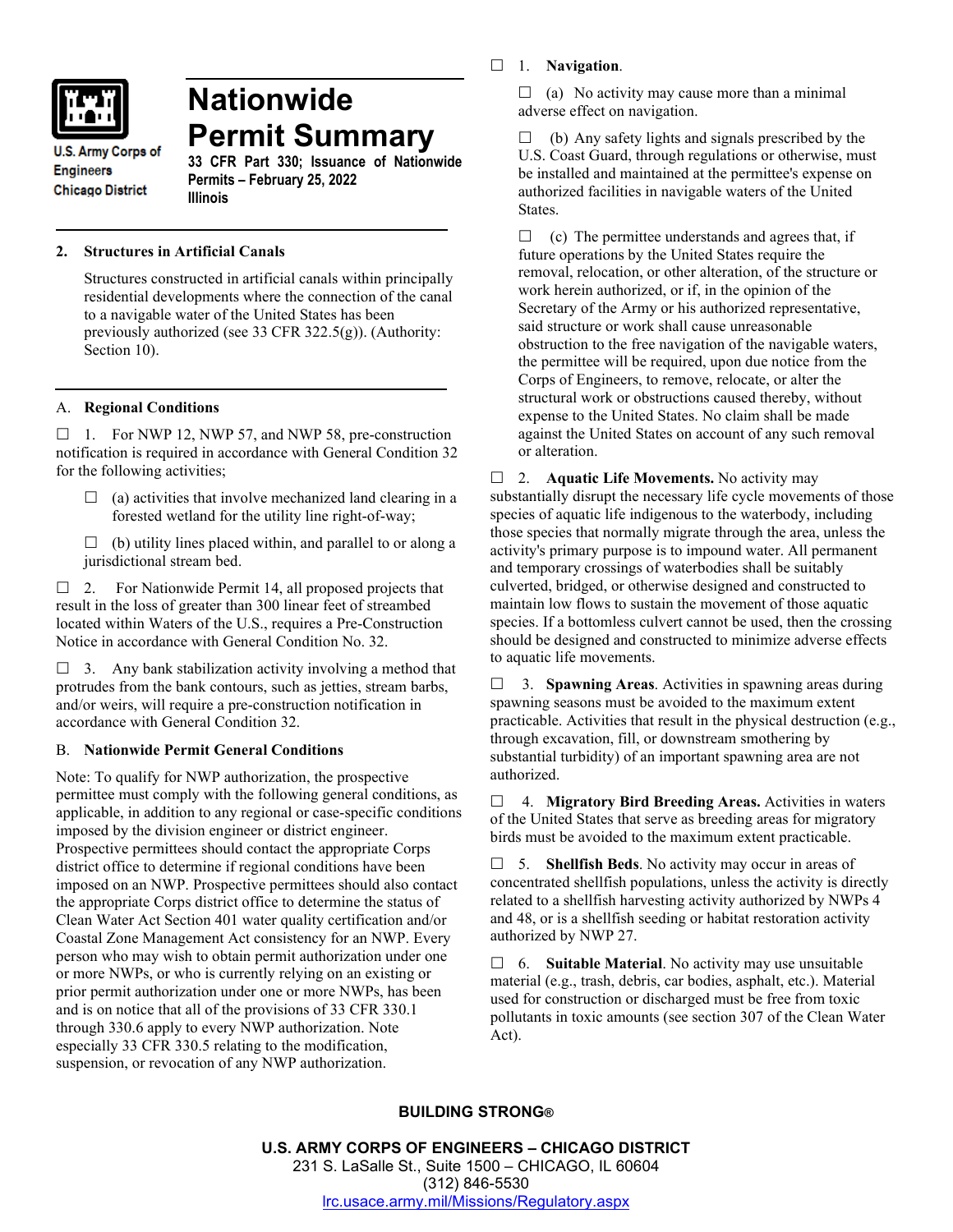7. **Water Supply Intakes**. No activity may occur in the proximity of a public water supply intake, except where the activity is for the repair or improvement of public water supply intake structures or adjacent bank stabilization.

 8. **Adverse Effects from Impoundments**. If the activity creates an impoundment of water, adverse effects to the aquatic system due to accelerating the passage of water, and/or restricting its flow must be minimized to the maximum extent practicable.

 9. **Management of Water Flows**. To the maximum extent practicable, the pre-construction course, condition, capacity, and location of open waters must be maintained for each activity, including stream channelization, storm water management activities, and temporary and permanent road crossings, except as provided below. The activity must be constructed to withstand expected high flows. The activity must not restrict or impede the passage of normal or high flows, unless the primary purpose of the activity is to impound water or manage high flows. The activity may alter the pre-construction course, condition, capacity, and location of open waters if it benefits the aquatic environment (e.g., stream restoration or relocation activities).

 10. **Fills Within 100-Year Floodplains**. The activity must comply with applicable FEMA-approved state or local floodplain management requirements.

□ 11. **Equipment**. Heavy equipment working in wetlands or mudflats must be placed on mats, or other measures must be taken to minimize soil disturbance.

 12. **Soil Erosion and Sediment Controls**. Appropriate soil erosion and sediment controls must be used and maintained in effective operating condition during construction, and all exposed soil and other fills, as well as any work below the ordinary high water mark or high tide line, must be permanently stabilized at the earliest practicable date. Permittees are encouraged to perform work within waters of the United States during periods of low-flow or no-flow, or during low tides.

 13. **Removal of Temporary Fills**. Temporary structures must be removed, to the maximum extent practicable, after their use has been discontinued. Temporary fills must be removed in their entirety and the affected areas returned to pre-construction elevations. The affected areas must be revegetated, as appropriate.

 14. **Proper Maintenance**. Any authorized structure or fill shall be properly maintained, including maintenance to ensure public safety and compliance with applicable NWP general conditions, as well as any activity-specific conditions added by the district engineer to an NWP authorization.

 15. **Single and Complete Project**. The activity must be a single and complete project. The same NWP cannot be used more than once for the same single and complete project.

#### 16. **Wild and Scenic Rivers**.

 $\Box$  (a) No NWP activity may occur in a component of the National Wild and Scenic River System, or in a river officially designated by Congress as a "study river" for possible inclusion in the system while the river is in an official study status, unless the appropriate Federal agency with direct management responsibility for such river, has determined in writing that the proposed activity will not adversely affect the Wild and Scenic River designation or study status.

 $\Box$  (b) If a proposed NWP activity will occur in a component of the National Wild and Scenic River System, or in a river officially designated by Congress as a "study river" for possible inclusion in the system while the river is in an official study status, the permittee must submit a preconstruction notification (see general condition 32). The district engineer will coordinate the PCN with the Federal agency with direct management responsibility for that river. Permittees shall not begin the NWP activity until notified by the district engineer that the Federal agency with direct management responsibility for that river has determined in writing that the proposed NWP activity will not adversely affect the Wild and Scenic River designation or study status.

 $\Box$  (c) Information on Wild and Scenic Rivers may be obtained from the appropriate Federal land management agency responsible for the designated Wild and Scenic River or study river (e.g., National Park Service, U.S. Forest Service, Bureau of Land Management, U.S. Fish and Wildlife Service). Information on these rivers is also available at: http://www.rivers.gov/.

 17. **Tribal Rights**. No activity or its operation may impair reserved tribal rights, including, but not limited to, reserved water rights and treaty fishing and hunting rights.

## 18. **Endangered Species**.

 $\Box$  (a) No activity is authorized under any NWP which is likely to directly or indirectly jeopardize the continued existence of a threatened or endangered species or a species proposed for such designation, as identified under the Federal Endangered Species Act (ESA), or which will directly or indirectly destroy or adversely modify the critical habitat of such species. No activity is authorized under any NWP which "may affect" a listed species or critical habitat, unless ESA section 7 consultation addressing the consequences of the proposed activity on listed species or critical habitat has been completed. See 50 CFR 402.02 for the definition of "effects of the action" for the purposes of ESA section 7 consultation, as well as 50 CFR 402.17, which provides further explanation under ESA section 7 regarding "activities that are reasonably certain to occur" and "consequences caused by the proposed action."

 $\Box$  (b) Federal agencies should follow their own procedures for complying with the requirements of the ESA (see 33 CFR 330.4 $(f)(1)$ ). If pre-construction notification is required for the proposed activity, the Federal permittee must provide the district engineer with the appropriate documentation to demonstrate compliance with those requirements.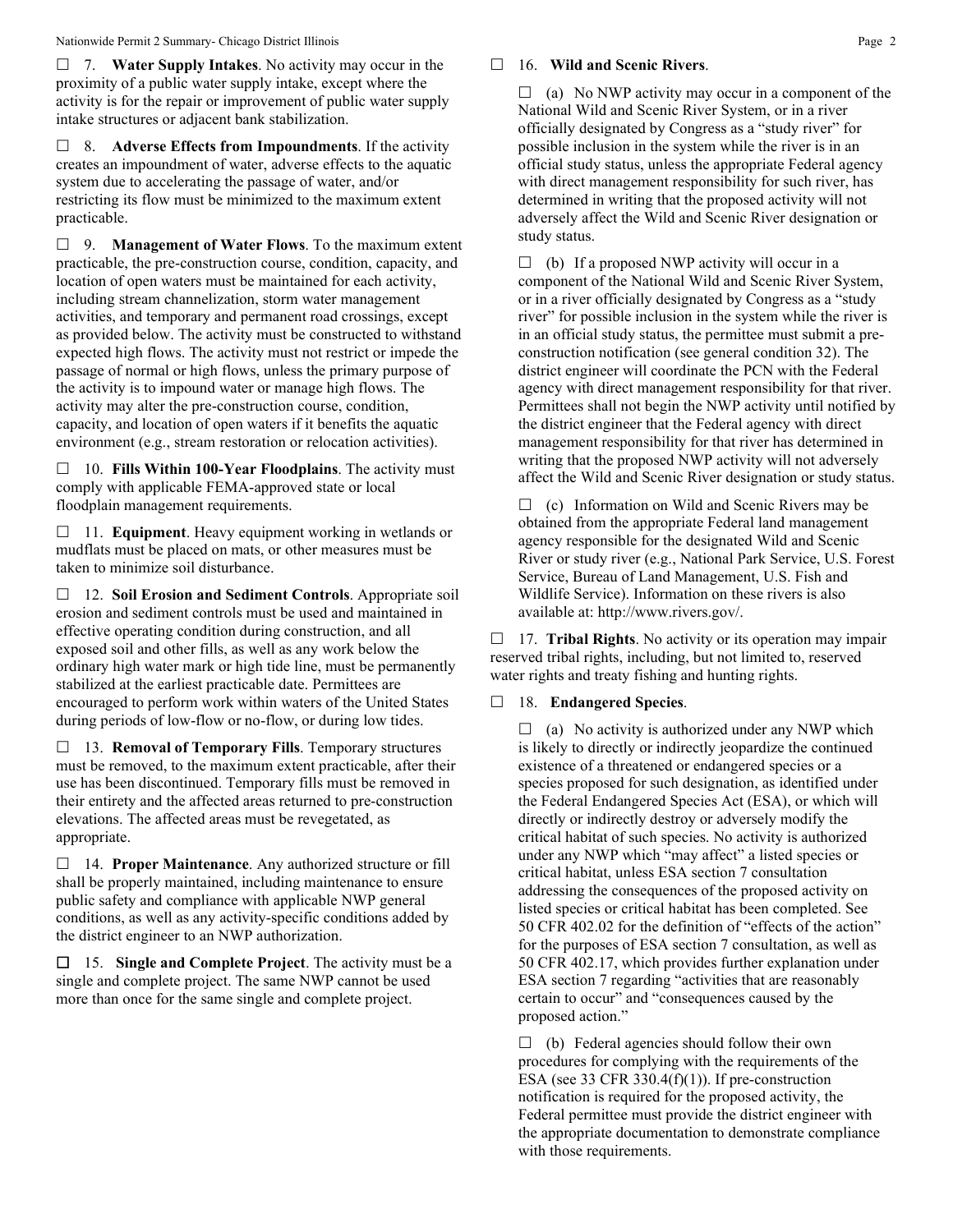The district engineer will verify that the appropriate documentation has been submitted. If the appropriate documentation has not been submitted, additional ESA section 7 consultation may be necessary for the activity and the respective federal agency would be responsible for fulfilling its obligation under section 7 of the ESA.

 $\Box$  (c) Non-federal permittees must submit a preconstruction notification to the district engineer if any listed species (or species proposed for listing) or designated critical habitat (or critical habitat proposed such designation) might be affected or is in the vicinity of the activity, or if the activity is located in designated critical habitat or critical habitat proposed for such designation, and shall not begin work on the activity until notified by the district engineer that the requirements of the ESA have been satisfied and that the activity is authorized. For activities that might affect Federally-listed endangered or threatened species (or species proposed for listing) or designated critical habitat (or critical habitat proposed for such designation), the pre-construction notification must include the name(s) of the endangered or threatened species (or species proposed for listing) that might be affected by the proposed activity or that utilize the designated critical habitat (or critical habitat proposed for such designation) that might be affected by the proposed activity. The district engineer will determine whether the proposed activity "may affect" or will have "no effect" to listed species and designated critical habitat and will notify the non-Federal applicant of the Corps' determination within 45 days of receipt of a complete preconstruction notification. For activities where the non-Federal applicant has identified listed species (or species proposed for listing) or designated critical habitat (or critical habitat proposed for such designation) that might be affected or is in the vicinity of the activity, and has so notified the Corps, the applicant shall not begin work until the Corps has provided notification that the proposed activity will have "no effect" on listed species (or species proposed for listing or designated critical habitat (or critical habitat proposed for such designation), or until ESA section 7 consultation or conference has been completed. If the non-Federal applicant has not heard back from the Corps within 45 days, the applicant must still wait for notification from the Corps.

 $\Box$  (d) As a result of formal or informal consultation with the FWS or NMFS the district engineer may add species-specific permit conditions to the NWPs.

 $\Box$  (e) Authorization of an activity by an NWP does not authorize the "take" of a threatened or endangered species as defined under the ESA. In the absence of separate authorization (e.g., an ESA Section 10 Permit, a Biological Opinion with "incidental take" provisions, etc.) from the FWS or the NMFS, the Endangered Species Act prohibits any person subject to the jurisdiction of the United States to take a listed species, where "take" means to harass, harm, pursue, hunt, shoot, wound, kill, trap, capture, or collect, or to attempt to engage in any such conduct. The word "harm" in the definition of "take" means an act which actually kills or injures wildlife.

Such an act may include significant habitat modification or degradation where it actually kills or injures wildlife by significantly impairing essential behavioral patterns, including breeding, feeding or sheltering.

 $\Box$  (f) If the non-federal permittee has a valid ESA section  $10(a)(1)(B)$  incidental take permit with an approved Habitat Conservation Plan for a project or a group of projects that includes the proposed NWP activity, the non-federal applicant should provide a copy of that ESA section  $10(a)(1)(B)$  permit with the PCN required by paragraph (c) of this general condition. The district engineer will coordinate with the agency that issued the ESA section  $10(a)(1)(B)$  permit to determine whether the proposed NWP activity and the associated incidental take were considered in the internal ESA section 7 consultation conducted for the ESA section  $10(a)(1)(B)$  permit. If that coordination results in concurrence from the agency that the proposed NWP activity and the associated incidental take were considered in the internal ESA section 7 consultation for the ESA section  $10(a)(1)(B)$  permit, the district engineer does not need to conduct a separate ESA section 7 consultation for the proposed NWP activity. The district engineer will notify the non-federal applicant within 45 days of receipt of a complete pre-construction notification whether the ESA section  $10(a)(1)(B)$  permit covers the proposed NWP activity or whether additional ESA section 7 consultation is required.

 $\Box$  (g) Information on the location of threatened and endangered species and their critical habitat can be obtained directly from the offices of the FWS and NMFS or their world wide web pages at http://www.fws.gov/ or http://www.fws.gov/ipac and

http://www.nmfs.noaa.gov/pr/species/esa/ respectively.

 19. **Migratory Birds and Bald and Golden Eagles**. The permittee is responsible for ensuring that an action authorized by NWP complies with the Migratory Bird Treaty Act and the Bald and Golden Eagle Protection Act. The permittee is responsible for contacting the appropriate local office of the U.S. Fish and Wildlife Service to determine what measures, if any, are necessary or appropriate to reduce adverse effects to migratory birds or eagles, including whether "incidental take" permits are necessary and available under the Migratory Bird Treaty Act or Bald and Golden Eagle Protection Act for a particular activity.

#### 20. **Historic Properties**.

 $\Box$  (a) No activity is authorized under any NWP which may have the potential to cause effects to properties listed, or eligible for listing, in the National Register of Historic Places until the requirements of Section 106 of the National Historic Preservation Act (NHPA) have been satisfied.

 $\Box$  (b) Federal permittees should follow their own procedures for complying with the requirements of section 106 of the National Historic Preservation Act (see 33 CFR 330.4 $(g)(1)$ ). If pre-construction notification is required for the proposed NWP activity, the Federal permittee must provide the district engineer with the appropriate documentation to demonstrate compliance with those requirements.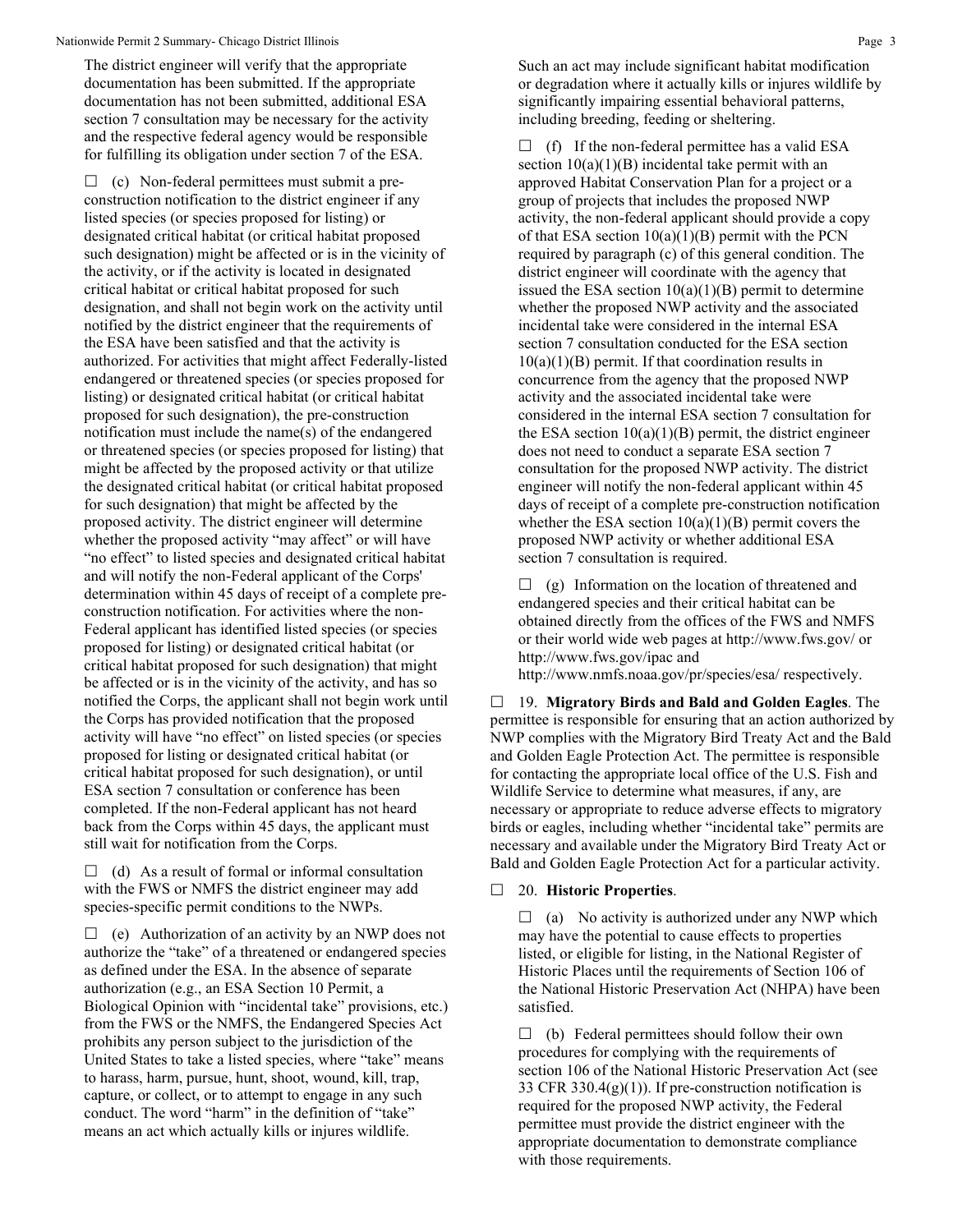The district engineer will verify that the appropriate documentation has been submitted. If the appropriate documentation is not submitted, then additional consultation under section 106 may be necessary. The respective federal agency is responsible for fulfilling its obligation to comply with section 106.

 $\Box$  (c) Non-federal permittees must submit a preconstruction notification to the district engineer if the NWP activity might have the potential to cause effects to any historic properties listed on, determined to be eligible for listing on, or potentially eligible for listing on the National Register of Historic Places, including previously unidentified properties. For such activities, the preconstruction notification must state which historic properties might have the potential to be affected by the proposed NWP activity or include a vicinity map indicating the location of the historic properties or the potential for the presence of historic properties. Assistance regarding information on the location of, or potential for, the presence of historic properties can be sought from the State Historic Preservation Officer, Tribal Historic Preservation Officer, or designated tribal representative, as appropriate, and the National Register of Historic Places (see 33 CFR 330.4(g)). When reviewing pre-construction notifications, district engineers will comply with the current procedures for addressing the requirements of section 106 of the National Historic Preservation Act. The district engineer shall make a reasonable and good faith effort to carry out appropriate identification efforts commensurate with potential impacts, which may include background research, consultation, oral history interviews, sample field investigation, and/or field survey. Based on the information submitted in the PCN and these identification efforts, the district engineer shall determine whether the proposed NWP activity has the potential to cause effects on the historic properties. Section 106 consultation is not required when the district engineer determines that the activity does not have the potential to cause effects on historic properties (see 36 CFR 800.3(a)). Section 106 consultation is required when the district engineer determines that the activity has the potential to cause effects on historic properties. The district engineer will conduct consultation with consulting parties identified under 36 CFR 800.2(c) when he or she makes any of the following effect determinations for the purposes of section 106 of the NHPA: No historic properties affected, no adverse effect, or adverse effect.

 $\Box$  (d) Where the non-Federal applicant has identified historic properties on which the proposed NWP activity might have the potential to cause effects and has so notified the Corps, the non-Federal applicant shall not begin the activity until notified by the district engineer either that the activity has no potential to cause effects to historic properties or that NHPA section 106 consultation has been completed. For non-federal permittees, the district engineer will notify the prospective permittee within 45 days of receipt of a complete pre-construction notification whether NHPA section 106 consultation is required.

If NHPA section 106 consultation is required, the district engineer will notify the non-Federal applicant that he or she cannot begin the activity until section 106 consultation is completed. If the non-Federal applicant has not heard back from the Corps within 45 days, the applicant must still wait for notification from the Corps.

 $\Box$  (e) Prospective permittees should be aware that section 110k of the NHPA (54 U.S.C. 306113) prevents the Corps from granting a permit or other assistance to an applicant who, with intent to avoid the requirements of section 106 of the NHPA, has intentionally significantly adversely affected a historic property to which the permit would relate, or having legal power to prevent it, allowed such significant adverse effect to occur, unless the Corps, after consultation with the Advisory Council on Historic Preservation (ACHP), determines that circumstances justify granting such assistance despite the adverse effect created or permitted by the applicant. If circumstances justify granting the assistance, the Corps is required to notify the ACHP and provide documentation specifying the circumstances, the degree of damage to the integrity of any historic properties affected, and proposed mitigation. This documentation must include any views obtained from the applicant, SHPO/THPO, appropriate Indian tribes if the undertaking occurs on or affects historic properties on tribal lands or affects properties of interest to those tribes, and other parties known to have a legitimate interest in the impacts to the permitted activity on historic properties.

 21. **Discovery of Previously Unknown Remains and Artifacts**. Permittees that discover any previously unknown historic, cultural or archeological remains and artifacts while accomplishing the activity authorized by NWP, they must immediately notify the district engineer of what they have found, and to the maximum extent practicable, avoid construction activities that may affect the remains and artifacts until the required coordination has been completed. The district engineer will initiate the Federal, Tribal, and state coordination required to determine if the items or remains warrant a recovery effort or if the site is eligible for listing in the National Register of Historic Places.

 22. **Designated Critical Resource Waters**. Critical resource waters include, NOAA-managed marine sanctuaries and marine monuments, and National Estuarine Research Reserves. The district engineer may designate, after notice and opportunity for public comment, additional waters officially designated by a state as having particular environmental or ecological significance, such as outstanding national resource waters or state natural heritage sites. The district engineer may also designate additional critical resource waters after notice and opportunity for public comment.

 $\Box$  (a) Discharges of dredged or fill material into waters of the United States are not authorized by NWPs 7, 12, 14, 16, 17, 21, 29, 31, 35, 39, 40, 42, 43, 44, 49, 50, 51, 52, 57, and 58 for any activity within, or directly affecting, critical resource waters, including wetlands adjacent to such waters.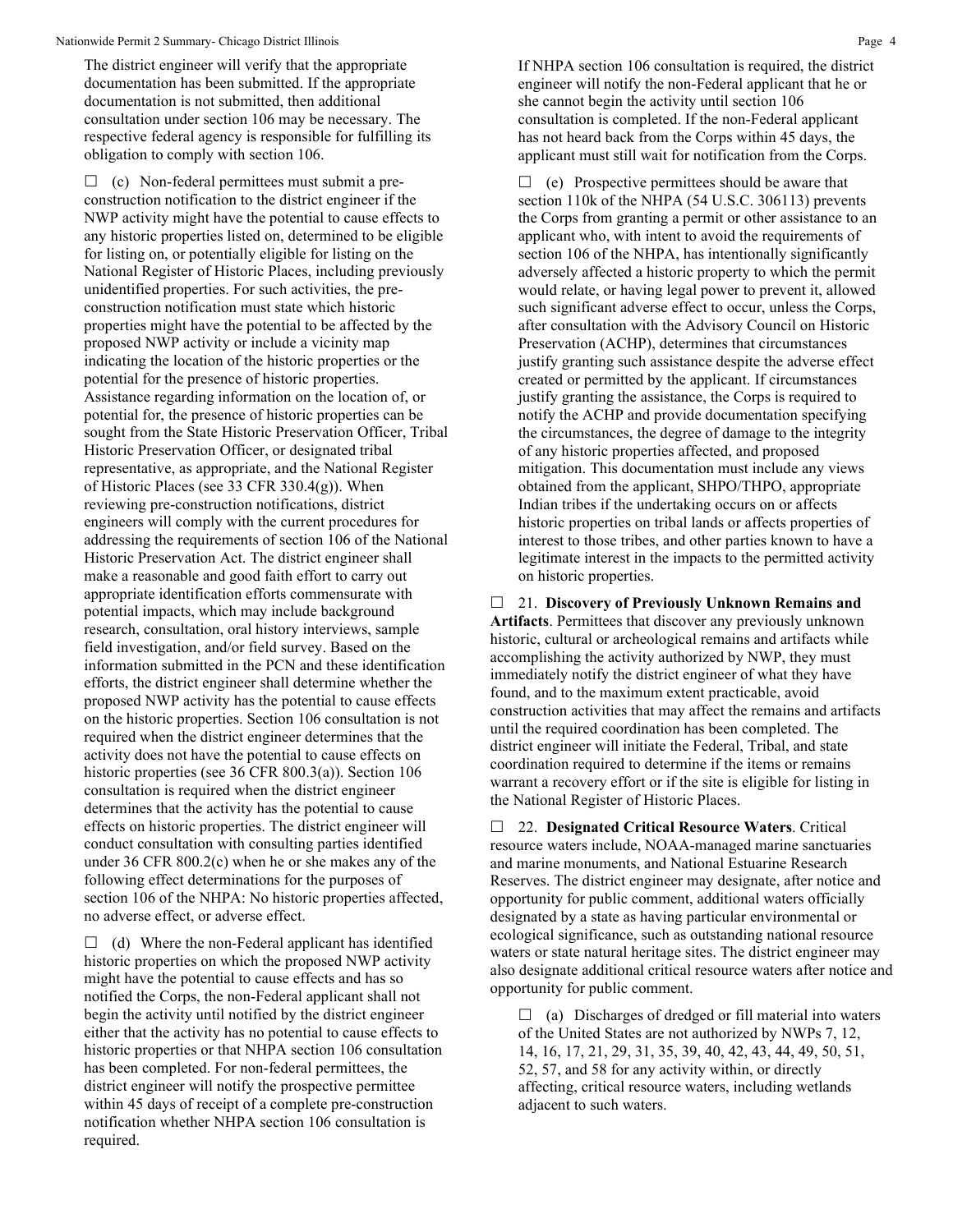$\Box$  (b) For NWPs 3, 8, 10, 13, 15, 18, 19, 22, 23, 25, 27, 28, 30, 33, 34, 36, 37, 38, and 54, notification is required in accordance with general condition 32, for any activity proposed by permittees in the designated critical resource waters including wetlands adjacent to those waters. The district engineer may authorize activities under these NWPs only after she or he determines that the impacts to the critical resource waters will be no more than minimal.

 23. **Mitigation**. The district engineer will consider the following factors when determining appropriate and practicable mitigation necessary to ensure that the individual and cumulative adverse environmental effects are no more than minimal:

 $\Box$  (a) The activity must be designed and constructed to avoid and minimize adverse effects, both temporary and permanent, to waters of the United States to the maximum extent practicable at the project site (i.e., on site).

 $\Box$  (b) Mitigation in all its forms (avoiding, minimizing, rectifying, reducing, or compensating for resource losses) will be required to the extent necessary to ensure that the individual and cumulative adverse environmental effects are no more than minimal.

 $\Box$  (c) Compensatory mitigation at a minimum one-forone ratio will be required for all wetland losses that exceed 1/10-acre and require pre-construction notification, unless the district engineer determines in writing that either some other form of mitigation would be more environmentally appropriate or the adverse environmental effects of the proposed activity are no more than minimal, and provides an activity-specific waiver of this requirement. For wetland losses of 1/10 acre or less that require pre-construction notification, the district engineer may determine on a case-by-case basis that compensatory mitigation is required to ensure that the activity results in only minimal adverse environmental effects.

 $\Box$  (d) Compensatory mitigation at a minimum one-forone ratio will be required for all losses of stream bed that exceed 3/100-acre and require pre-construction notification, unless the district engineer determines in writing that either some other form of mitigation would be more environmentally appropriate or the adverse environmental effects of the proposed activity are no more than minimal, and provides an activity-specific waiver of this requirement.

This compensatory mitigation requirement may be satisfied through the restoration or enhancement of riparian areas next to streams in accordance with paragraph (e) of this general condition. For losses of stream bed of 3/100-acre or less that require preconstruction notification, the district engineer may determine on a case-by-case basis that compensatory mitigation is required to ensure that the activity results in only minimal adverse environmental effects. Compensatory mitigation for losses of streams should be provided, if practicable, through stream rehabilitation, enhancement, or preservation, since streams are difficultto-replace resources (see  $33 \text{ CFR } 332.3(e)(3)$ ).

 $\Box$  (e) Compensatory mitigation plans for NWP activities in or near streams or other open waters will normally include a requirement for the restoration or enhancement, maintenance, and legal protection (e.g., conservation easements) of riparian areas next to open waters. In some cases, the restoration or maintenance/protection of riparian areas may be the only compensatory mitigation required. If restoring riparian areas involves planting vegetation, only native species should be planted. The width of the required riparian area will address documented water quality or aquatic habitat loss concerns. Normally, the riparian area will be 25 to 50 feet wide on each side of the stream, but the district engineer may require slightly wider riparian areas to address documented water quality or habitat loss concerns. If it is not possible to restore or maintain/protect a riparian area on both sides of a stream, or if the waterbody is a lake or coastal waters, then restoring or maintaining/protecting a riparian area along a single bank or shoreline may be sufficient.

Where both wetlands and open waters exist on the project site, the district engineer will determine the appropriate compensatory mitigation (e.g., riparian areas and/or wetlands compensation) based on what is best for the aquatic environment on a watershed basis. In cases where riparian areas are determined to be the most appropriate form of minimization or compensatory mitigation, the district engineer may waive or reduce the requirement to provide wetland compensatory mitigation for wetland losses.

 $\Box$  (f) Compensatory mitigation projects provided to offset losses of aquatic resources must comply with the applicable provisions of 33 CFR part 332.

 $\Box$  (1) The prospective permittee is responsible for proposing an appropriate compensatory mitigation option if compensatory mitigation is necessary to ensure that the activity results in no more than minimal adverse environmental effects. For the NWPs, the preferred mechanism for providing compensatory mitigation is mitigation bank credits or in-lieu fee program credits (see 33 CFR 332.3(b)(2) and (3)). However, if an appropriate number and type of mitigation bank or in-lieu credits are not available at the time the PCN is submitted to the district engineer, the district engineer may approve the use of permittee-responsible mitigation.

 $\Box$  (2) The amount of compensatory mitigation required by the district engineer must be sufficient to ensure that the authorized activity results in no more than minimal individual and cumulative adverse environmental effects (see 33 CFR 330.1(e)(3)). (See also 33 CFR 332.3(f).)

 $\Box$  (3) Since the likelihood of success is greater and the impacts to potentially valuable uplands are reduced, aquatic resource restoration should be the first compensatory mitigation option considered for permittee-responsible mitigation.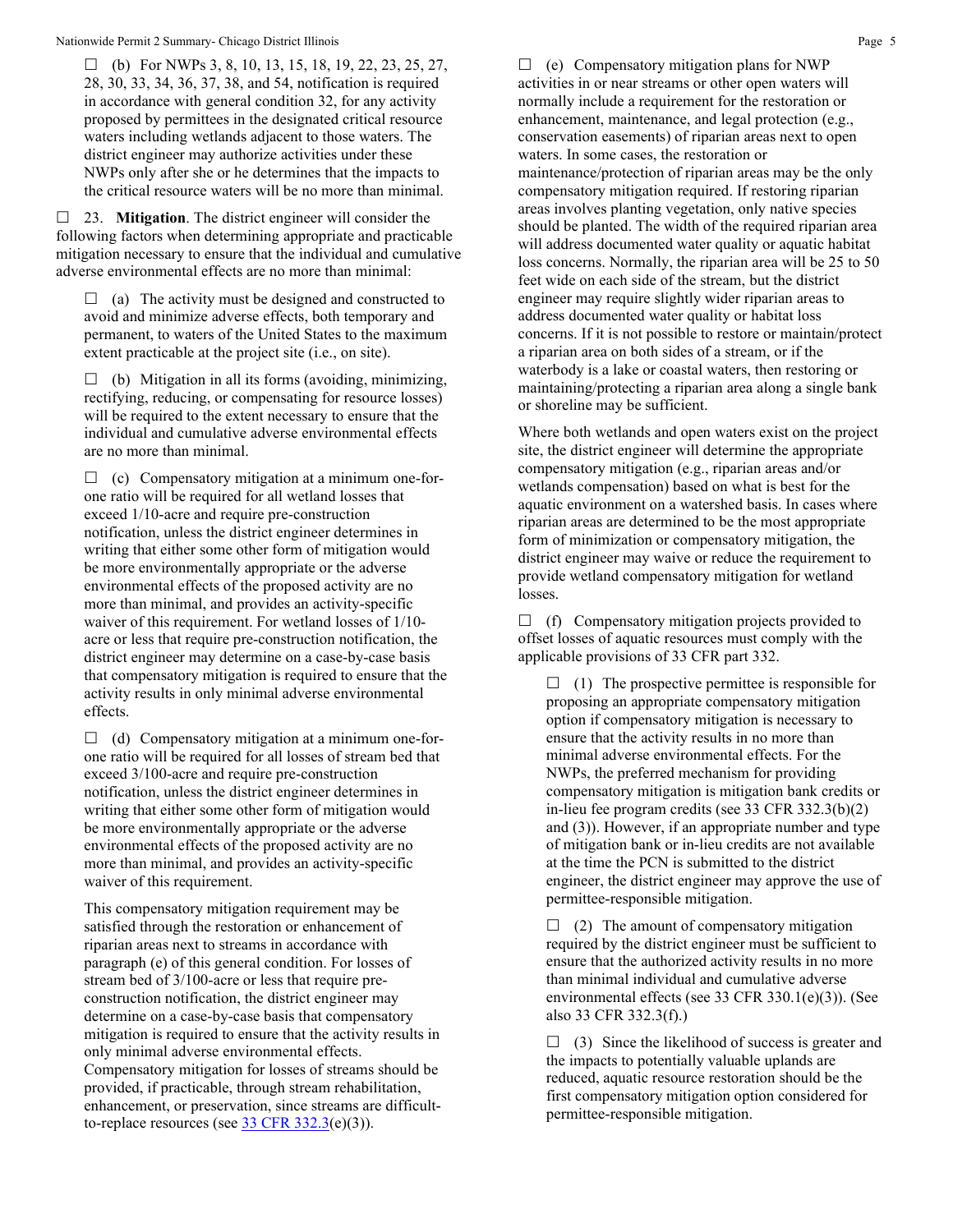$\Box$  (4) If permittee-responsible mitigation is the proposed option, the prospective permittee is responsible for submitting a mitigation plan. A conceptual or detailed mitigation plan may be used by the district engineer to make the decision on the NWP verification request, but a final mitigation plan that addresses the applicable requirements of 33 CFR  $332.4(c)(2)$  through (14) must be approved by the district engineer before the permittee begins work in waters of the United States, unless the district engineer determines that prior approval of the final mitigation plan is not practicable or not necessary to ensure timely completion of the required compensatory mitigation (see 33 CFR 332.3(k)(3)).

 $\Box$  (5) If mitigation bank or in-lieu fee program credits are the proposed option, the mitigation plan needs to address only the baseline conditions at the impact site and the number of credits to be provided (see 33 CFR 332.4(c)(1)(ii)).

 $\Box$  (6) Compensatory mitigation requirements (e.g., resource type and amount to be provided as compensatory mitigation, site protection, ecological performance standards, monitoring requirements) may be addressed through conditions added to the NWP authorization, instead of components of a compensatory mitigation plan (see 33 CFR  $332.4(c)(1)(ii)$ .

 $\Box$  (g) Compensatory mitigation will not be used to increase the acreage losses allowed by the acreage limits of the NWPs. For example, if an NWP has an acreage limit of 1/2-acre, it cannot be used to authorize any NWP activity resulting in the loss of greater than 1/2-acre of waters of the United States, even if compensatory mitigation is provided that replaces or restores some of the lost waters. However, compensatory mitigation can and should be used, as necessary, to ensure that an NWP activity already meeting the established acreage limits also satisfies the no more than minimal impact requirement for the NWPs.

 $\Box$  (h) Permittees may propose the use of mitigation banks, in-lieu fee programs, or permittee-responsible mitigation. When developing a compensatory mitigation proposal, the permittee must consider appropriate and practicable options consistent with the framework at 33 CFR 332.3(b).

For activities resulting in the loss of marine or estuarine resources, permittee-responsible mitigation may be environmentally preferable if there are no mitigation banks or in-lieu fee programs in the area that have marine or estuarine credits available for sale or transfer to the permittee. For permittee-responsible mitigation, the special conditions of the NWP verification must clearly indicate the party or parties responsible for the implementation and performance of the compensatory mitigation project, and, if required, its long-term management.

 $\Box$  (i) Where certain functions and services of waters of the United States are permanently adversely affected by a regulated activity, such as discharges of dredged or fill material into waters of the United States that will convert a forested or scrub-shrub wetland to a herbaceous wetland in a permanently maintained utility line right-of-way, mitigation may be required to reduce the adverse environmental effects of the activity to the no more than minimal level.

 24**. Safety of Impoundment Structures**. To ensure that all impoundment structures are safely designed, the district engineer may require non-Federal applicants to demonstrate that the structures comply with established state dam safety criteria or have been designed by qualified persons. The district engineer may also require documentation that the design has been independently reviewed by similarly qualified persons, and appropriate modifications made to ensure safety.

## 25**. Water Quality**.

 $\Box$  (a) Where the certifying authority (state, authorized tribe, or EPA, as appropriate) has not previously certified compliance of an NWP with CWA section 401, a CWA section 401 water quality certification for the proposed discharge must be obtained or waived (see 33 CFR  $330.4(c)$  $330.4(c)$ ). If the permittee cannot comply with all of the conditions of a water quality certification previously issued by certifying authority for the issuance of the NWP, then the permittee must obtain a water quality certification or waiver for the proposed discharge in order for the activity to be authorized by an NWP.

 $\Box$  (b) If the NWP activity requires pre-construction notification and the certifying authority has not previously certified compliance of an NWP with CWA section 401, the proposed discharge is not authorized by an NWP until water quality certification is obtained or waived. If the certifying authority issues a water quality certification for the proposed discharge, the permittee must submit a copy of the certification to the district engineer. The discharge is not authorized by an NWP until the district engineer has notified the permittee that the water quality certification requirement has been satisfied by the issuance of a water quality certification or a waiver.

 $\Box$  (c) The district engineer or certifying authority may require additional water quality management measures to ensure that the authorized activity does not result in more than minimal degradation of water quality.

 26**. Coastal Zone Management**. In coastal states where an NWP has not previously received a state coastal zone management consistency concurrence, an individual state coastal zone management consistency concurrence must be obtained, or a presumption of concurrence must occur (see 33 CFR 330.4(d)). If the permittee cannot comply with all of the conditions of a coastal zone management consistency concurrence previously issued by the state, then the permittee must obtain an individual coastal zone management consistency concurrence or presumption of concurrence in order for the activity to be authorized by NWP. The district engineer or a state may require additional measures to ensure that the authorized activity is consistent with state coastal zone management requirements.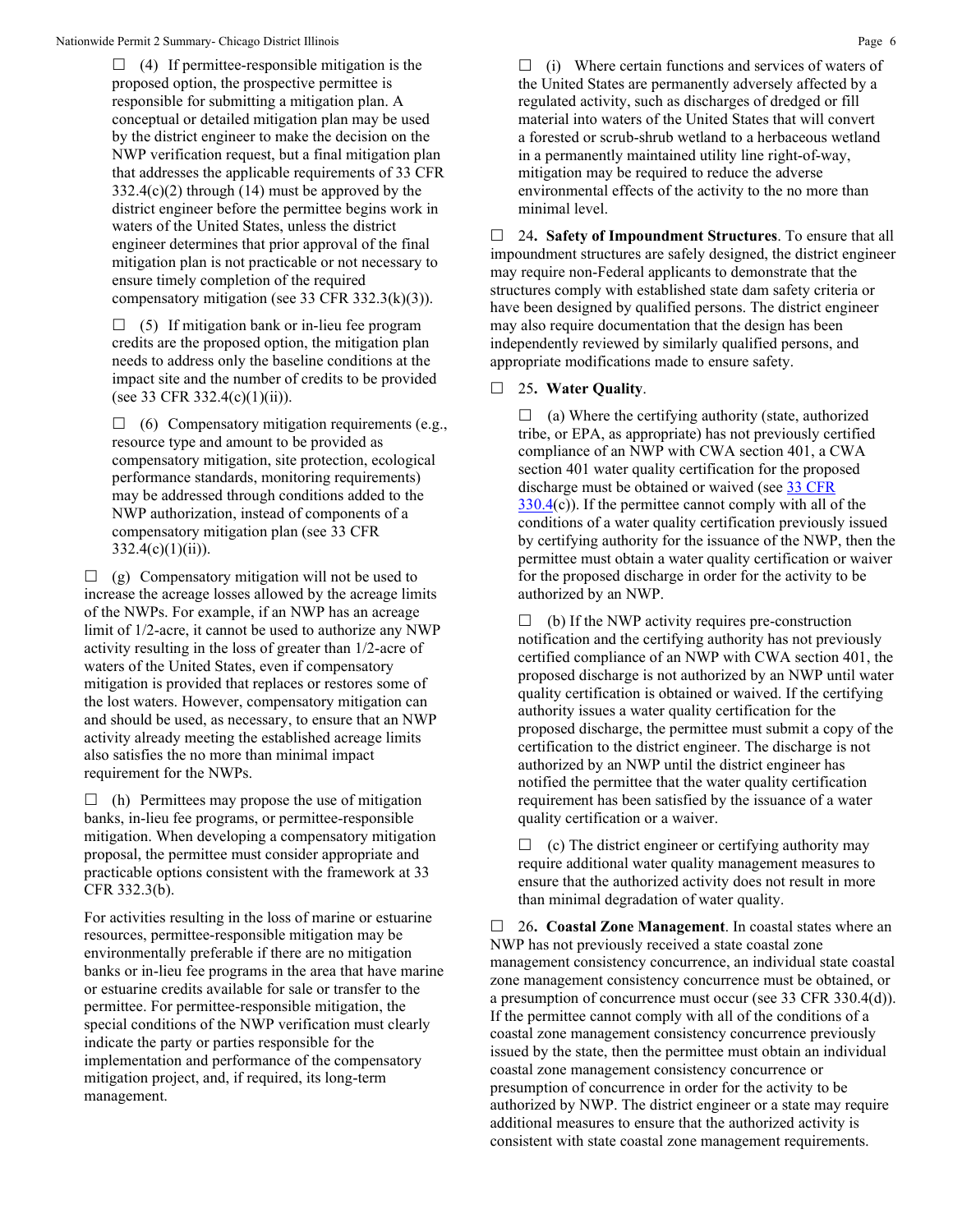#### Nationwide Permit 2 Summary- Chicago District Illinois **Page 7** Page 7

 27**. Regional and Case-By-Case Conditions**. The activity must comply with any regional conditions that may have been added by the Division Engineer (see 33 CFR 330.4(e)) and with any case specific conditions added by the Corps or by the state, Indian Tribe, or U.S. EPA in its CWA section 401 Water Quality Certification, or by the state in its Coastal Zone Management Act consistency determination.

 28**. Use of Multiple Nationwide Permits**. The use of more than one NWP for a single and complete project is authorized, subject to the following restrictions:

 $\Box$  (a) If only one of the NWPs used to authorize the single and complete project has a specified acreage limit, the acreage loss of waters of the United States cannot exceed the acreage limit of the NWP with the highest specified acreage limit. For example, if a road crossing over tidal waters is constructed under NWP 14, with associated bank stabilization authorized by NWP 13, the maximum acreage loss of waters of the United States for the total project cannot exceed 1/3-acre.

 $\Box$  (b) If one or more of the NWPs used to authorize the single and complete project has specified acreage limits, the acreage loss of waters of the United States authorized by those NWPs cannot exceed their respective specified acreage limits. For example, if a commercial development is constructed under NWP 39, and the single and complete project includes the filling of an upland ditch authorized by NWP 46, the maximum acreage loss of waters of the United States for the commercial development under NWP 39 cannot exceed 1/2-acre, and the total acreage loss of waters of United States due to the NWP 39 and 46 activities cannot exceed 1 acre.

 29**. Transfer of Nationwide Permit Verifications**. If the permittee sells the property associated with a nationwide permit verification, the permittee may transfer the nationwide permit verification to the new owner by submitting a letter to the appropriate Corps district office to validate the transfer. A copy of the nationwide permit verification must be attached to the letter, and the letter must contain the following statement and signature:

"When the structures or work authorized by this nationwide permit are still in existence at the time the property is transferred, the terms and conditions of this nationwide permit, including any special conditions, will continue to be binding on the new owner(s) of the property. To validate the transfer of this nationwide permit and the associated liabilities associated with compliance with its terms and conditions, have the transferee sign and date below."

#### (Transferee)

#### (Date)

□ 30. **Compliance Certification**. Each permittee who receives an NWP verification letter from the Corps must provide a signed certification documenting completion of the authorized activity and implementation of any required compensatory mitigation.

The success of any required permittee-responsible mitigation, including the achievement of ecological performance standards, will be addressed separately by the district engineer. The Corps will provide the permittee the certification document with the NWP verification letter. The certification document will include:

 $\Box$  (a) A statement that the authorized activity was done in accordance with the NWP authorization, including any general, regional, or activity-specific conditions;

 $\Box$  (b) A statement that the implementation of any required compensatory mitigation was completed in accordance with the permit conditions. If credits from a mitigation bank or in-lieu fee program are used to satisfy the compensatory mitigation requirements, the certification must include the documentation required by 33 CFR 332.3(l)(3) to confirm that the permittee secured the appropriate number and resource type of credits; and

 $\Box$  (c) The signature of the permittee certifying the completion of the activity and mitigation.

The completed certification document must be submitted to the district engineer within 30 days of completion of the authorized activity or the implementation of any required compensatory mitigation, whichever occurs later.

 31**. Activities Affecting Structures or Works Built by the United States.** If an NWP activity also requires review by, or permission from, the Corps pursuant to 33 U.S.C. 408 because it will alter or temporarily or permanently occupy or use a U.S. Army Corps of Engineers (USACE) federally authorized Civil Works project (a "USACE project"), the prospective permittee must submit a pre-construction notification. See paragraph (b)(10) of general condition 32.

An activity that requires section 408 permission and/or review is not authorized by NWP until the appropriate Corps office issues the section 408 permission or completes its review to alter, occupy, or use the USACE project, and the district engineer issues a written NWP verification.

#### 32**. Pre-Construction Notification**.

 $\Box$  (a) **Timing**. Where required by the terms of the NWP, the prospective permittee must notify the district engineer by submitting a pre-construction notification (PCN) as early as possible. The district engineer must determine if the PCN is complete within 30 calendar days of the date of receipt and, if the PCN is determined to be incomplete, notify the prospective permittee within that 30 day period to request the additional information necessary to make the PCN complete. The request must specify the information needed to make the PCN complete. As a general rule, district engineers will request additional information necessary to make the PCN complete only once. However, if the prospective permittee does not provide all of the requested information, then the district engineer will notify the prospective permittee that the PCN is still incomplete and the PCN review process will not commence until all of the requested information has been received by the district engineer. The prospective permittee shall not begin the activity until either: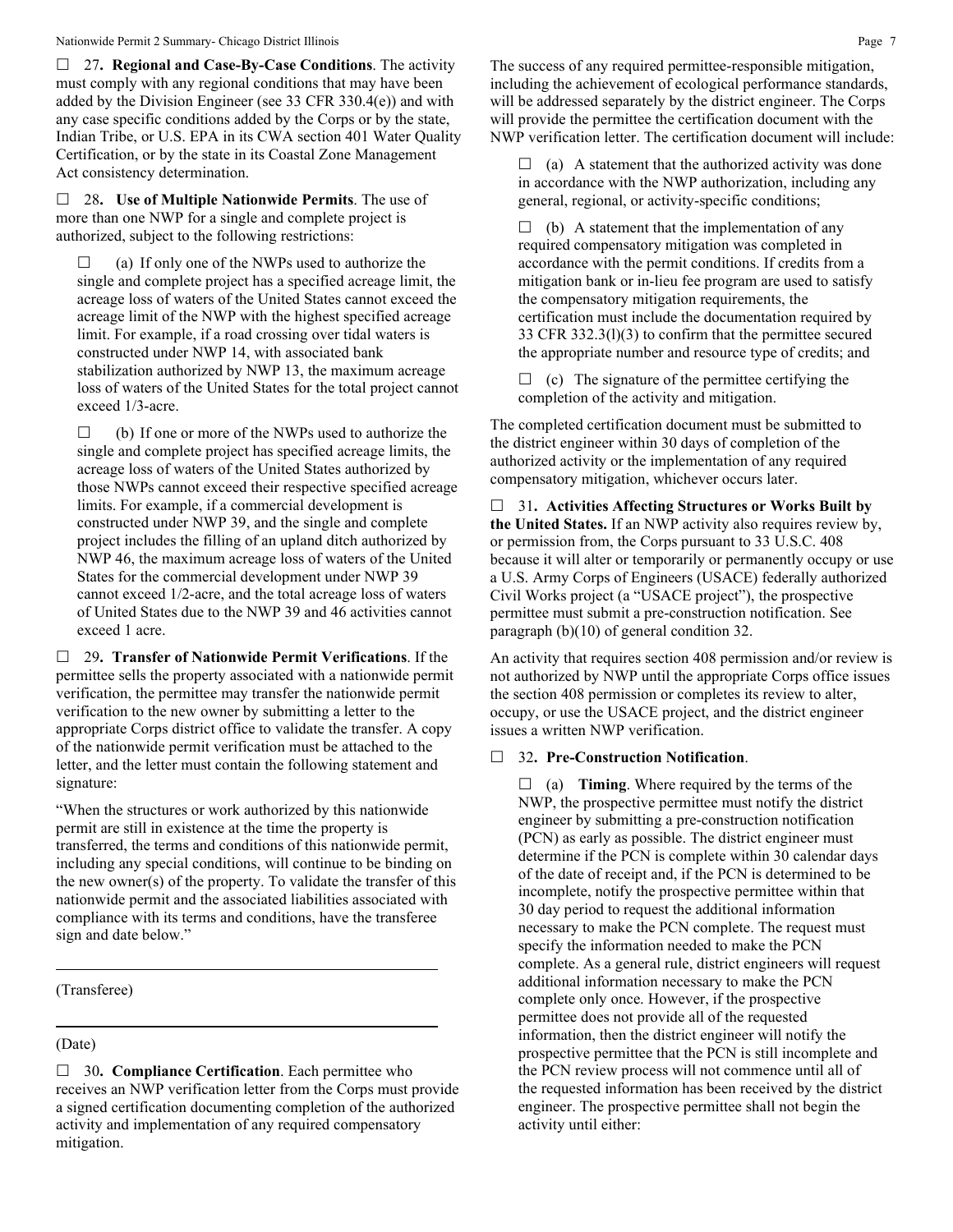$\Box$  (1) He or she is notified in writing by the district engineer that the activity may proceed under the NWP with any special conditions imposed by the district or division engineer; or

 $\Box$  (2) 45 calendar days have passed from the district engineer's receipt of the complete PCN and the prospective permittee has not received written notice from the district or division engineer. However, if the permittee was required to notify the Corps pursuant to general condition 18 that listed species or critical habitat might be affected or are in the vicinity of the activity, or to notify the Corps pursuant to general condition 20 that the activity might have the potential to cause effects to historic properties, the permittee cannot begin the activity until receiving written notification from the Corps that there is "no effect" on listed species or "no potential to cause effects" on historic properties, or that any consultation required under Section 7 of the Endangered Species Act (see 33 CFR 330.4(f)) and/or section 106 of the National Historic Preservation Act (see 33 CFR 330.4(g)) has been completed. If the proposed activity requires a written waiver to exceed specified limits of an NWP, the permittee may not begin the activity until the district engineer issues the waiver. If the district or division engineer notifies the permittee in writing that an individual permit is required within 45 calendar days of receipt of a complete PCN, the permittee cannot begin the activity until an individual permit has been obtained. Subsequently, the permittee's right to proceed under the NWP may be modified, suspended, or revoked only in accordance with the procedure set forth in 33 CFR 330.5(d)(2).

 (b) **Contents of Pre-Construction Notification**. The PCN must be in writing and include the following information:

 $\Box$  (1) Name, address and telephone numbers of the prospective permittee;

 $\Box$  (2) Location of the proposed activity;

 $\Box$  (3) Identify the specific NWP or NWP(s) the prospective permittee wants to use to authorize the proposed activity;

 $\Box$  (4) (i) A description of the proposed activity; the activity's purpose; direct and indirect adverse environmental effects the activity would cause, including the anticipated amount of loss of wetlands, other special aquatic sites, and other waters expected to result from the NWP activity, in acres, linear feet, or other appropriate unit of measure; a description of any proposed mitigation measures intended to reduce the adverse environmental effects caused by the proposed activity; and any other NWP(s), regional general permit(s), or individual permit(s) used or intended to be used to authorize any part of the proposed project or any related activity, including other separate and distant crossings for linear projects that require Department of the Army authorization but do not require pre-construction notification.

The description of the proposed activity and any proposed mitigation measures should be sufficiently detailed to allow the district engineer to determine that the adverse environmental effects of the activity will be no more than minimal and to determine the need for compensatory mitigation or other mitigation measures.

 $\Box$  (ii) For linear projects where one or more single and complete crossings require preconstruction notification, the PCN must include the quantity of anticipated losses of wetlands, other special aquatic sites, and other waters for each single and complete crossing of those wetlands, other special aquatic sites, and other waters (including those single and complete crossings authorized by NWP but do not require PCNs). This information will be used by the district engineer to evaluate the cumulative adverse environmental effects of the proposed linear project, and does not change those non-PCN NWP activities into NWP PCNs.

 $\Box$  (iii) Sketches should be provided when necessary to show that the activity complies with the terms of the NWP. (Sketches usually clarify the activity and when provided results in a quicker decision. Sketches should contain sufficient detail to provide an illustrative description of the proposed activity (e.g., a conceptual plan), but do not need to be detailed engineering plans);

 $\Box$  (5) The PCN must include a delineation of wetlands, other special aquatic sites, and other waters, such as lakes and ponds, perennial, and intermittent, on the project site. Wetland delineations must be prepared in accordance with the current method required by the Corps. The permittee may ask the Corps to delineate the special aquatic sites and other waters on the project site, but there may be a delay if the Corps does the delineation, especially if the project site is large or contains many wetlands, other special aquatic sites, and other waters. Furthermore, the 45-day period will not start until the delineation has been submitted to or completed by the Corps, as appropriate;

 $\Box$  (6) If the proposed activity will result in the loss of greater than 1/10-acre of wetlands or 3/100 acre of stream bed and a PCN is required, the prospective permittee must submit a statement describing how the mitigation requirement will be satisfied, or explaining why the adverse environmental effects are no more than minimal and why compensatory mitigation should not be required. As an alternative, the prospective permittee may submit a conceptual or detailed mitigation plan.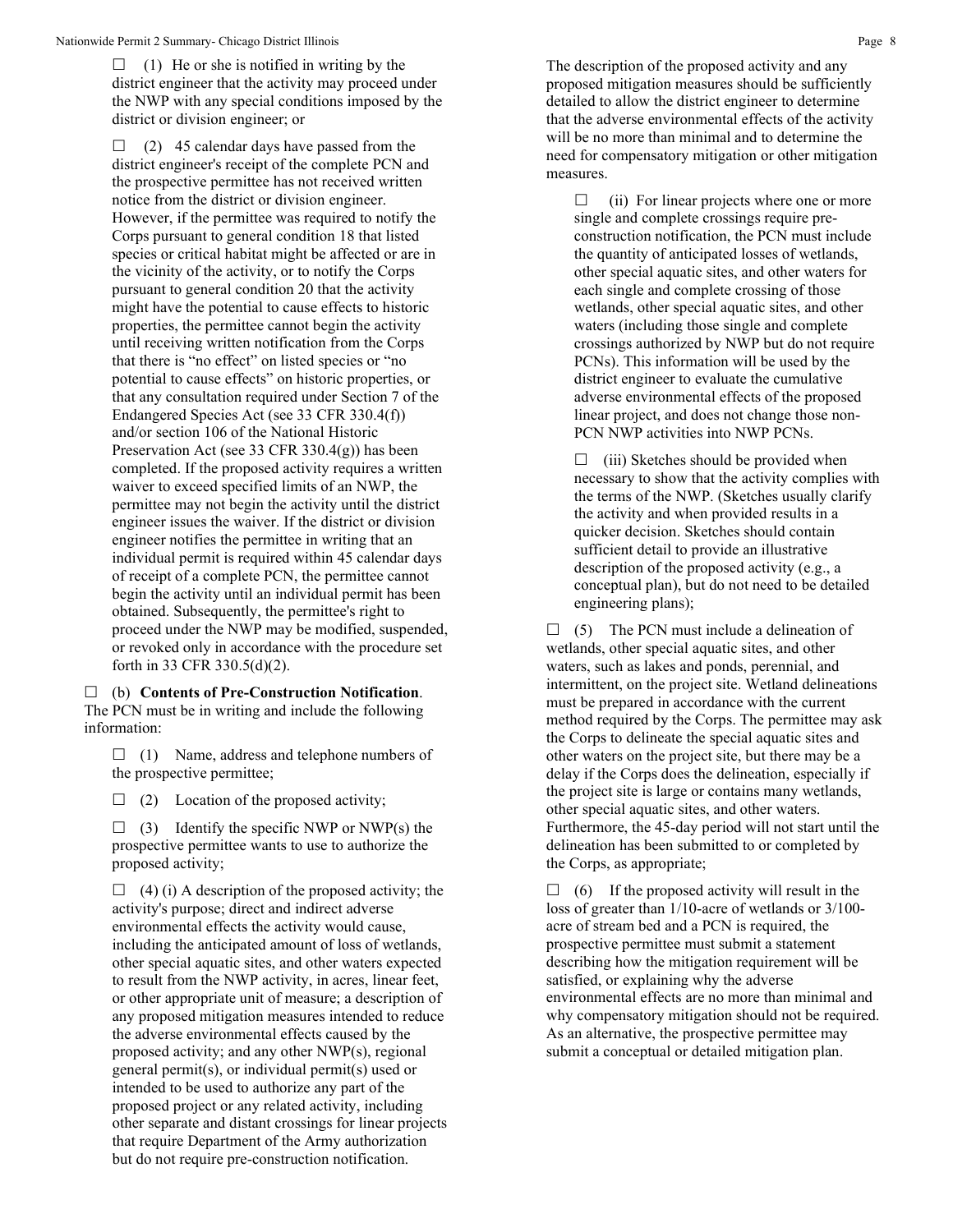$\Box$  (7) For non-federal permittees, if any listed species (or species proposed for listing) or designated critical habitat (or critical habitat proposed for such designation) might be affected or is in the vicinity of the activity, or if the activity is located in designated critical habitat (or critical habitat proposed for such designation), the PCN must include the name(s) of those endangered or threatened species (or species proposed for listing) that might be affected by the proposed activity or utilize the designated critical habitat (or critical habitat proposed for such designation) that might be affected by the proposed activity. For NWP activities that require pre-construction notification, Federal permittees must provide documentation demonstrating compliance with the Endangered Species Act;

 $\Box$  (8) For non-federal permittees, if the NWP activity might have the potential to cause effects to a historic property listed on, determined to be eligible for listing on, or potentially eligible for listing on, the National Register of Historic Places, the PCN must state which historic property might have the potential to be affected by the proposed activity or include a vicinity map indicating the location of the historic property. For NWP activities that require preconstruction notification, Federal permittees must provide documentation demonstrating compliance with section 106 of the National Historic Preservation Act;

 $\Box$  (9) For an activity that will occur in a component of the National Wild and Scenic River System, or in a river officially designated by Congress as a "study river" for possible inclusion in the system while the river is in an official study status, the PCN must identify the Wild and Scenic River or the "study river" (see general condition 16); and

 $\Box$  (10) For an NWP activity that requires permission from, or review by, the Corps pursuant to 33 U.S.C. 408 because it will alter or temporarily or permanently occupy or use a U.S. Army Corps of Engineers federally authorized civil works project, the pre-construction notification must include a statement confirming that the project proponent has submitted a written request for section 408 permission from, or review by, the Corps office having jurisdiction over that USACE project.

 (c) **Form of Pre-Construction Notification.** The nationwide permit pre-construction notification form (Form ENG 6082) should be used for NWP PCNs. A letter containing the required information may also be used. Applicants may provide electronic files of PCNs and supporting materials if the district engineer has established tools and procedures for electronic submittals.

#### (d) **Agency Coordination**:

 $\Box$  (1) The district engineer will consider any comments from Federal and state agencies concerning the proposed activity's compliance with the terms and conditions of the NWPs and the need for mitigation to reduce the activity's adverse environmental effects so that they are no more than minimal.

 $\Box$  (2) Agency coordination is required for:

i) All NWP activities that require preconstruction notification and result in the loss of greater than 1/2-acre of waters of the United States;

ii) NWP 13 activities in excess of 500 linear feet, fills greater than one cubic yard per running foot, or involve discharges of dredged or fill material into special aquatic sites; and

(iii) NWP 54 activities in excess of 500 linear feet, or that extend into the waterbody more than 30 feet from the mean low water line in tidal waters or the ordinary high water mark in the Great Lakes.

 $\Box$  (3) When agency coordination is required, the district engineer will immediately provide (e.g., via email, facsimile transmission, overnight mail, or other expeditious manner) a copy of the complete PCN to the appropriate Federal or state offices (FWS, state natural resource or water quality agency, EPA, and, if appropriate, the NMFS). With the exception of NWP 37, these agencies will have 10 calendar days from the date the material is transmitted to notify the district engineer via telephone, facsimile transmission, or email that they intend to provide substantive, site-specific comments. The comments must explain why the agency believes the adverse environmental effects will be more than minimal. If so contacted by an agency, the district engineer will wait an additional 15 calendar days before making a decision on the pre-construction notification. The district engineer will fully consider agency comments received within the specified time frame concerning the proposed activity's compliance with the terms and conditions of the NWPs, including the need for mitigation to ensure that the net adverse environmental effects of the proposed activity are no more than minimal. The district engineer will provide no response to the resource agency, except as provided below. The district engineer will indicate in the administrative record associated with each preconstruction notification that the resource agencies' concerns were considered. For NWP 37, the emergency watershed protection and rehabilitation activity may proceed immediately in cases where there is an unacceptable hazard to life or a significant loss of property or economic hardship will occur. The district engineer will consider any comments received to decide whether the NWP 37 authorization should be modified, suspended, or revoked in accordance with the procedures at 33 CFR 330.5.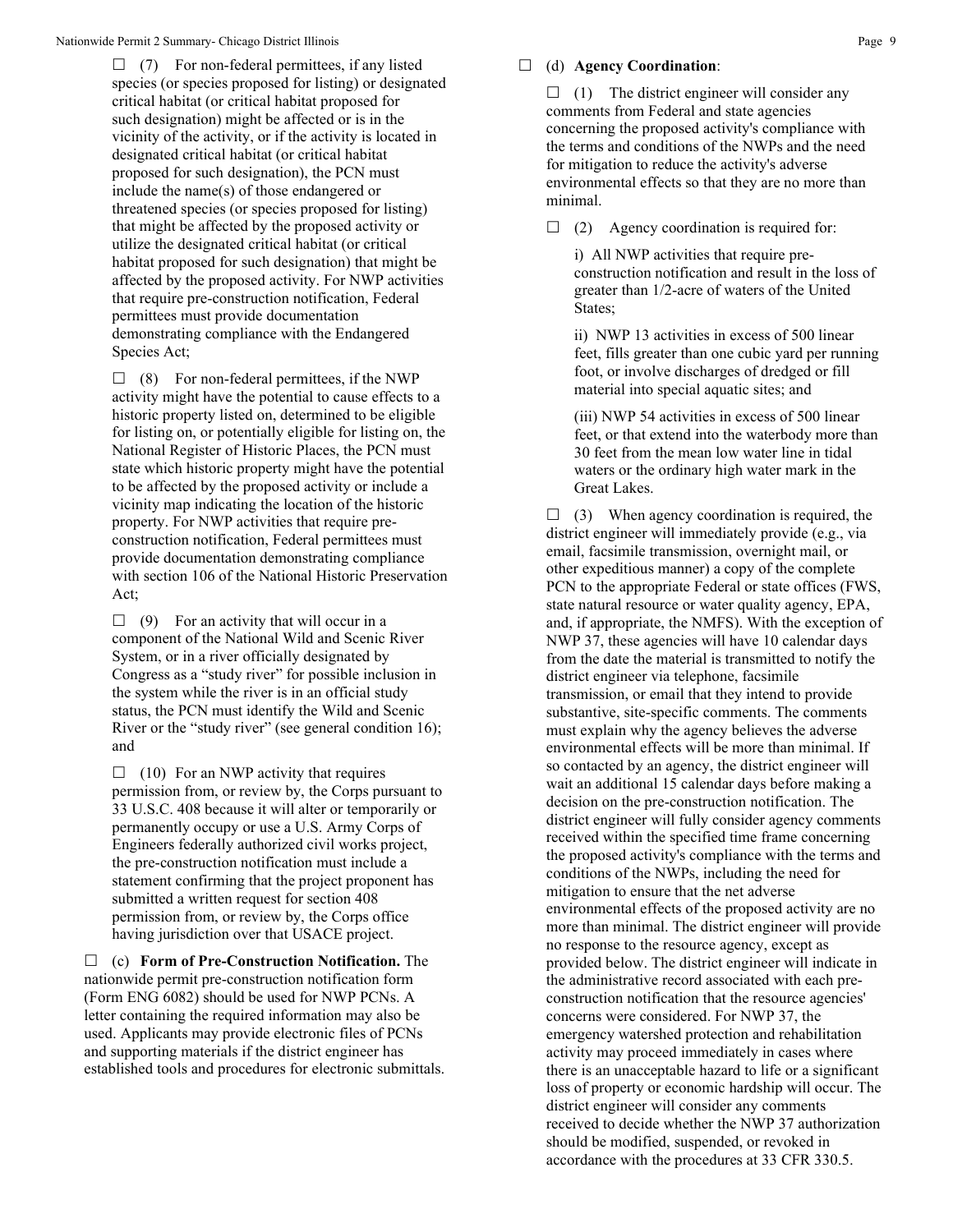$\Box$  (4) In cases of where the prospective permittee is not a Federal agency, the district engineer will provide a response to NMFS within 30 calendar days of receipt of any Essential Fish Habitat conservation recommendations, as required by section 305(b)(4)(B) of the Magnuson-Stevens Fishery Conservation and Management Act.

 $\Box$  (5) Applicants are encouraged to provide the Corps with either electronic files or multiple copies of pre-construction notifications to expedite agency coordination.

#### **C. District Engineer's Decision**

 $\Box$  1. In reviewing the PCN for the proposed activity, the district engineer will determine whether the activity authorized by the NWP will result in more than minimal individual or cumulative adverse environmental effects or may be contrary to the public interest. If a project proponent requests authorization by a specific NWP, the district engineer should issue the NWP verification for that activity if it meets the terms and conditions of that NWP, unless he or she determines, after considering mitigation, that the proposed activity will result in more than minimal individual and cumulative adverse effects on the aquatic environment and other aspects of the public interest and exercises discretionary authority to require an individual permit for the proposed activity. For a linear project, this determination will include an evaluation of the single and complete crossings of waters of the United States that require PCNs to determine whether they individually satisfy the terms and conditions of the NWP(s), as well as the cumulative effects caused by all of the crossings of waters of the United States authorized by NWP.

If an applicant requests a waiver of an applicable limit, as provided for in NWPs 13, 36, or 54, the district engineer will only grant the waiver upon a written determination that the NWP activity will result in only minimal individual and cumulative adverse environmental effects.

 $\Box$  2. When making minimal adverse environmental effects determinations the district engineer will consider the direct and indirect effects caused by the NWP activity. He or she will also consider the cumulative adverse environmental effects caused by activities authorized by NWP and whether those cumulative adverse environmental effects are no more than minimal. The district engineer will also consider site specific factors, such as the environmental setting in the vicinity of the NWP activity, the type of resource that will be affected by the NWP activity, the functions provided by the aquatic resources that will be affected by the NWP activity, the degree or magnitude to which the aquatic resources perform those functions, the extent that aquatic resource functions will be lost as a result of the NWP activity (e.g., partial or complete loss), the duration of the adverse effects (temporary or permanent), the importance of the aquatic resource functions to the region (e.g., watershed or ecoregion), and mitigation required by the district engineer. If an appropriate functional or condition assessment method is available and practicable to use, that assessment method may be used by the district engineer to assist in the minimal adverse environmental effects determination. The district engineer may add case-specific special conditions to the NWP authorization to address site-specific environmental concerns.

 $\Box$  3. If the proposed activity requires a PCN and will result in a loss of greater than 1/10-acre of wetlands or 3/100 acre of stream bed, the prospective permittee should submit a mitigation proposal with the PCN. Applicants may also propose compensatory mitigation for NWP activities with smaller impacts, or for impacts to other types of waters. The district engineer will consider any proposed compensatory mitigation or other mitigation measures the applicant has included in the proposal in determining whether the net adverse environmental effects of the proposed activity are no more than minimal. The compensatory mitigation proposal may be either conceptual or detailed. If the district engineer determines that the activity complies with the terms and conditions of the NWP and that the adverse environmental effects are no more than minimal, after considering mitigation, the district engineer will notify the permittee and include any activity-specific conditions in the NWP verification the district engineer deems necessary. Conditions for compensatory mitigation requirements must comply with the appropriate provisions at [33 CFR 332.3\(](https://www.federalregister.gov/select-citation/2021/01/13/33-CFR-332.3)k). The district engineer must approve the final mitigation plan before the permittee commences work in waters of the United States, unless the district engineer determines that prior approval of the final mitigation plan is not practicable or not necessary to ensure timely completion of the required compensatory mitigation. If the prospective permittee elects to submit a compensatory mitigation plan with the PCN, the district engineer will expeditiously review the proposed compensatory mitigation plan. The district engineer must review the proposed compensatory mitigation plan within 45 calendar days of receiving a complete PCN and determine whether the proposed mitigation would ensure that the NWP activity results in no more than minimal adverse environmental effects. If the net adverse environmental effects of the NWP activity (after consideration of the mitigation proposal) are determined by the district engineer to be no more than minimal, the district engineer will provide a timely written response to the applicant. The response will state that the NWP activity can proceed under the terms and conditions of the NWP, including any activity-specific conditions added to the NWP authorization by the district engineer.

 $\Box$  4. If the district engineer determines that the adverse environmental effects of the proposed activity are more than minimal, then the district engineer will notify the applicant either: (a) That the activity does not qualify for authorization under the NWP and instruct the applicant on the procedures to seek authorization under an individual permit; (b) that the activity is authorized under the NWP subject to the applicant's submission of a mitigation plan that would reduce the adverse environmental effects so that they are no more than minimal; or (c) that the activity is authorized under the NWP with specific modifications or conditions. Where the district engineer determines that mitigation is required to ensure no more than minimal adverse environmental effects, the activity will be authorized within the 45-day PCN period (unless additional time is required to comply with general conditions 18, 20, and/or 31), with activity-specific conditions that state the mitigation requirements. The authorization will include the necessary conceptual or detailed mitigation plan or a requirement that the applicant submit a mitigation plan that would reduce the adverse environmental effects so that they are no more than minimal.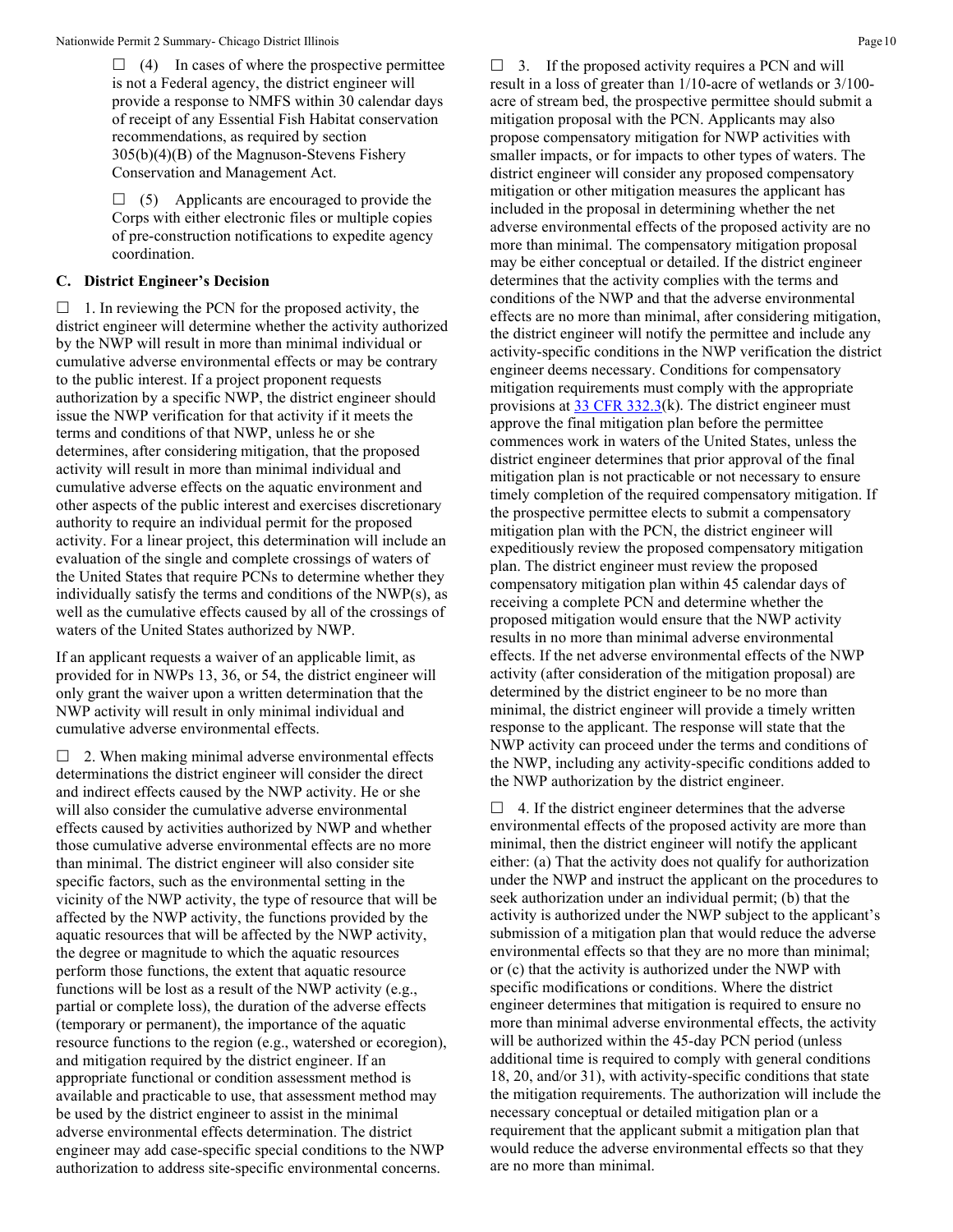Nationwide Permit 2 Summary- Chicago District Illinois **Page 11** and the state of the state of the state of the state of the state of the state of the state of the state of the state of the state of the state of the state

When compensatory mitigation is required, no work in waters of the United States may occur until the district engineer has approved a specific mitigation plan or has determined that prior approval of a final mitigation plan is not practicable or not necessary to ensure timely completion of the required compensatory mitigation.

## D. **Further Information**

1. District engineers have authority to determine if an activity complies with the terms and conditions of an NWP.

2. NWPs do not obviate the need to obtain other federal, state, or local permits, approvals, or authorizations required by law.

3. NWPs do not grant any property rights or exclusive privileges.

4. NWPs do not authorize any injury to the property or rights of others.

5. NWPs do not authorize interference with any existing or proposed Federal project (see general condition 31).

# E. **Definitions**

**Best management practices (BMPs)**: Policies, practices, procedures, or structures implemented to mitigate the adverse environmental effects on surface water quality resulting from development. BMPs are categorized as structural or nonstructural.

**Compensatory mitigation**: The restoration (re-establishment or rehabilitation), establishment (creation), enhancement, and/or in certain circumstances preservation of aquatic resources for the purposes of offsetting unavoidable adverse impacts which remain after all appropriate and practicable avoidance and minimization has been achieved.

**Currently serviceable**: Useable as is or with some maintenance, but not so degraded as to essentially require reconstruction.

**Direct effects**: Effects that are caused by the activity and occur at the same time and place.

**Discharge**: The term "discharge" means any discharge of dredged or fill material into waters of the United States.

**Ecological reference:** A model used to plan and design an aquatic habitat and riparian area restoration, enhancement, or establishment activity under NWP 27. An ecological reference may be based on the structure, functions, and dynamics of an aquatic habitat type or a riparian area type that currently exists in the region where the proposed NWP 27 activity is located. Alternatively, an ecological reference may be based on a conceptual model for the aquatic habitat type or riparian area type to be restored, enhanced, or established as a result of the proposed NWP 27 activity. An ecological reference takes into account the range of variation of the aquatic habitat type or riparian area type in the region.

**Enhancement**: The manipulation of the physical, chemical, or biological characteristics of an aquatic resource to heighten, intensify, or improve a specific aquatic resource function(s). Enhancement results in the gain of selected aquatic resource function(s), but may also lead to a decline in other aquatic resource function(s). Enhancement does not result in a gain in aquatic resource area.

**Establishment (creation):** The manipulation of the physical, chemical, or biological characteristics present to develop an aquatic resource that did not previously exist at an upland site. Establishment results in a gain in aquatic resource area.

**High Tide Line**: The line of intersection of the land with the water's surface at the maximum height reached by a rising tide. The high tide line may be determined, in the absence of actual data, by a line of oil or scum along shore objects, a more or less continuous deposit of fine shell or debris on the foreshore or berm, other physical markings or characteristics, vegetation lines, tidal gages, or other suitable means that delineate the general height reached by a rising tide. The line encompasses spring high tides and other high tides that occur with periodic frequency but does not include storm surges in which there is a departure from the normal or predicted reach of the tide due to the piling up of water against a coast by strong winds such as those accompanying a hurricane or other intense storm.

**Historic Property**: Any prehistoric or historic district, site (including archaeological site), building, structure, or other object included in, or eligible for inclusion in, the National Register of Historic Places maintained by the Secretary of the Interior. This term includes artifacts, records, and remains that are related to and located within such properties. The term includes properties of traditional religious and cultural importance to an Indian tribe or Native Hawaiian organization and that meet the National Register criteria (36 CFR part 60).

**Independent utility**: A test to determine what constitutes a single and complete non-linear project in the Corps Regulatory Program. A project is considered to have independent utility if it would be constructed absent the construction of other projects in the project area. Portions of a multi-phase project that depend upon other phases of the project do not have independent utility. Phases of a project that would be constructed even if the other phases were not built can be considered as separate single and complete projects with independent utility.

**Indirect effects**: Effects that are caused by the activity and are later in time or farther removed in distance, but are still reasonably foreseeable.

**Loss of waters of the United States**: Waters of the United States that are permanently adversely affected by filling, flooding, excavation, or drainage because of the regulated activity. The loss of stream bed includes the acres of stream bed that are permanently adversely affected by filling or excavation because of the regulated activity. Permanent adverse effects include permanent discharges of dredged or fill material that change an aquatic area to dry land, increase the bottom elevation of a waterbody, or change the use of a waterbody. The acreage of loss of waters of the United States is a threshold measurement of the impact to jurisdictional waters for determining whether a project may qualify for an NWP; it is not a net threshold that is calculated after considering compensatory mitigation that may be used to offset losses of aquatic functions and services. Waters of the United States temporarily filled, flooded, excavated, or drained, but restored to pre-construction contours and elevations after construction, are not included in the measurement of loss of waters of the United States.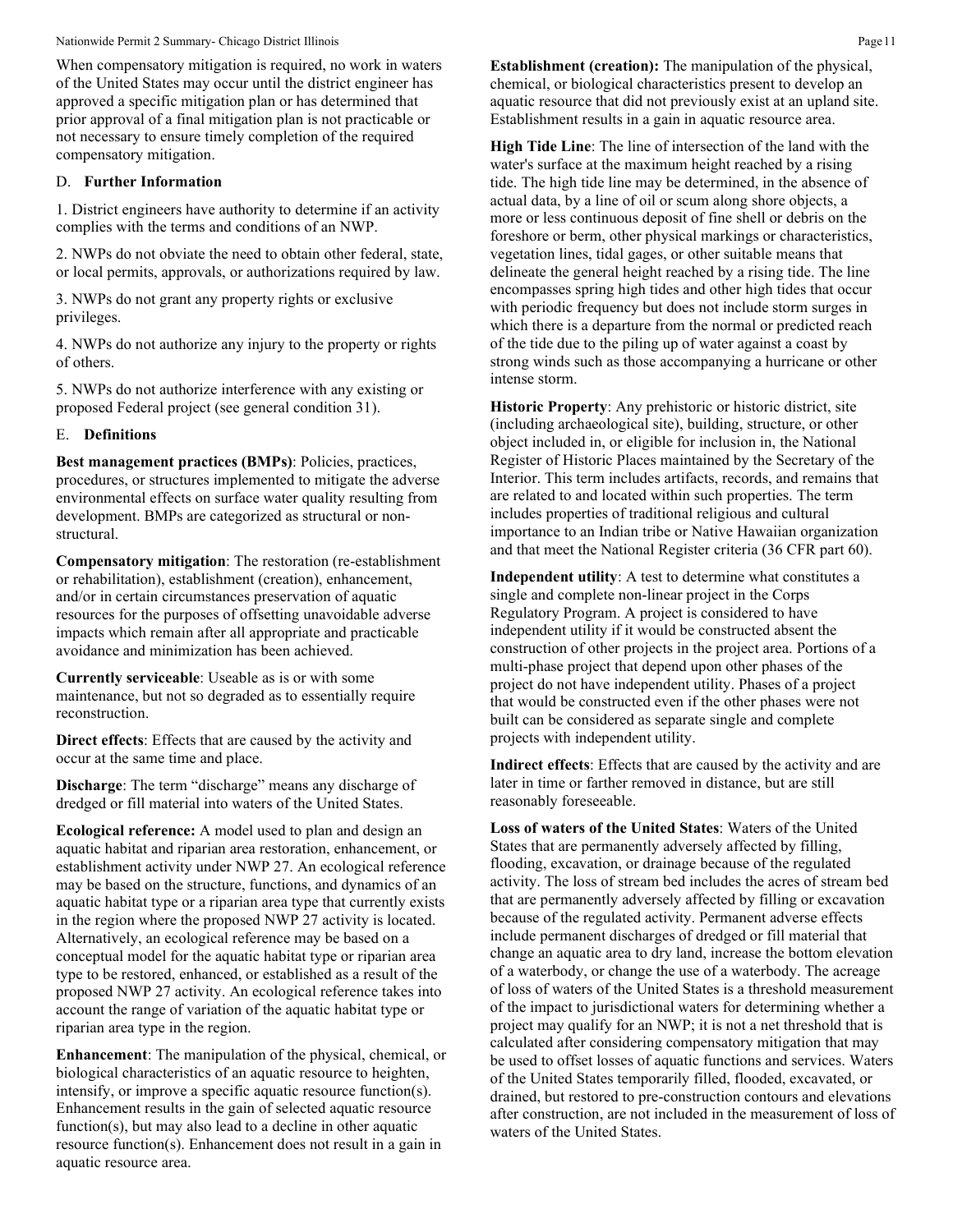#### Nationwide Permit 2 Summary- Chicago District Illinois **Page 12** Page 12

Impacts resulting from activities that do not require Department of the Army authorization, such as activities eligible for exemptions under section 404(f) of the Clean Water Act, are not considered when calculating the loss of waters of the United States.

**Navigable waters:** Waters subject to section 10 of the Rivers and Harbors Act of 1899. These waters are defined at 33 CFR part 329.

**Non-tidal wetland**: A non-tidal wetland is a wetland that is not subject to the ebb and flow of tidal waters. Non-tidal wetlands contiguous to tidal Start Printed Page 57394waters are located landward of the high tide line (i.e., spring high tide line).

**Open water**: For purposes of the NWPs, an open water is any area that in a year with normal patterns of precipitation has water flowing or standing above ground to the extent that an ordinary high water mark can be determined. Aquatic vegetation within the area of flowing or standing water is either non-emergent, sparse, or absent. Vegetated shallows are considered to be open waters. Examples of "open waters" include rivers, streams, lakes, and ponds.

**Ordinary High Water Mark**: The term ordinary high water mark means that line on the shore established by the fluctuations of water and indicated by physical characteristics such as a clear, natural line impressed on the bank, shelving, changes in the character of soil, destruction of terrestrial vegetation, the presence of litter and debris, or other appropriate means that consider the characteristics of the surrounding areas.

**Perennial stream**: A perennial stream has surface water flowing continuously year-round during a typical year.

**Practicable**: Available and capable of being done after taking into consideration cost, existing technology, and logistics in light of overall project purposes.

**Pre-construction notification:** A request submitted by the project proponent to the Corps for confirmation that a particular activity is authorized by nationwide permit. The request may be a permit application, letter, or similar document that includes information about the proposed work and its anticipated environmental effects. Pre-construction notification may be required by the terms and conditions of a nationwide permit, or by regional conditions. A preconstruction notification may be voluntarily submitted in cases where pre-construction notification is not required and the project proponent wants confirmation that the activity is authorized by nationwide permit.

**Preservation**: The removal of a threat to, or preventing the decline of, aquatic resources by an action in or near those aquatic resources. This term includes activities commonly associated with the protection and maintenance of aquatic resources through the implementation of appropriate legal and physical mechanisms. Preservation does not result in a gain of aquatic resource area or functions.

**Re-establishment**: The manipulation of the physical, chemical, or biological characteristics of a site with the goal of returning natural/historic functions to a former aquatic resource. Re-establishment results in rebuilding a former aquatic resource and results in a gain in aquatic resource area and functions.

**Rehabilitation**: The manipulation of the physical, chemical, or biological characteristics of a site with the goal of repairing natural/historic functions to a degraded aquatic resource. Rehabilitation results in a gain in aquatic resource function, but does not result in a gain in aquatic resource area.

**Restoration**: The manipulation of the physical, chemical, or biological characteristics of a site with the goal of returning natural/historic functions to a former or degraded aquatic resource. For the purpose of tracking net gains in aquatic resource area, restoration is divided into two categories: Reestablishment and rehabilitation.

**Riffle and pool complex**: Riffle and pool complexes are special aquatic sites under the 404(b)(1) Guidelines. Riffle and pool complexes sometimes characterize steep gradient sections of streams. Such stream sections are recognizable by their hydraulic characteristics. The rapid movement of water over a course substrate in riffles results in a rough flow, a turbulent surface, and high dissolved oxygen levels in the water. Pools are deeper areas associated with riffles. A slower stream velocity, a streaming flow, a smooth surface, and a finer substrate characterize pools.

**Riparian areas**: Riparian areas are lands next to streams, lakes, and estuarine-marine shorelines. Riparian areas are transitional between terrestrial and aquatic ecosystems, through which surface and subsurface hydrology connects riverine, lacustrine, estuarine, and marine waters with their adjacent wetlands, non-wetland waters, or uplands. Riparian areas provide a variety of ecological functions and services and help improve or maintain local water quality. (See general condition 23.)

**Shellfish seeding**: The placement of shellfish seed and/or suitable substrate to increase shellfish production. Shellfish seed consists of immature individual shellfish or individual shellfish attached to shells or shell fragments (i.e., spat on shell). Suitable substrate may consist of shellfish shells, shell fragments, or other appropriate materials placed into waters for shellfish habitat.

**Single and complete linear project:** A linear project is a project constructed for the purpose of getting people, goods, or services from a point of origin to a terminal point, which often involves multiple crossings of one or more waterbodies at separate and distant locations. The term "single and complete project" is defined as that portion of the total linear project proposed or accomplished by one owner/developer or partnership or other association of owners/developers that includes all crossings of a single water of the United States (i.e., a single waterbody) at a specific location. For linear projects crossing a single or multiple waterbodies several times at separate and distant locations, each crossing is considered a single and complete project for purposes of NWP authorization.